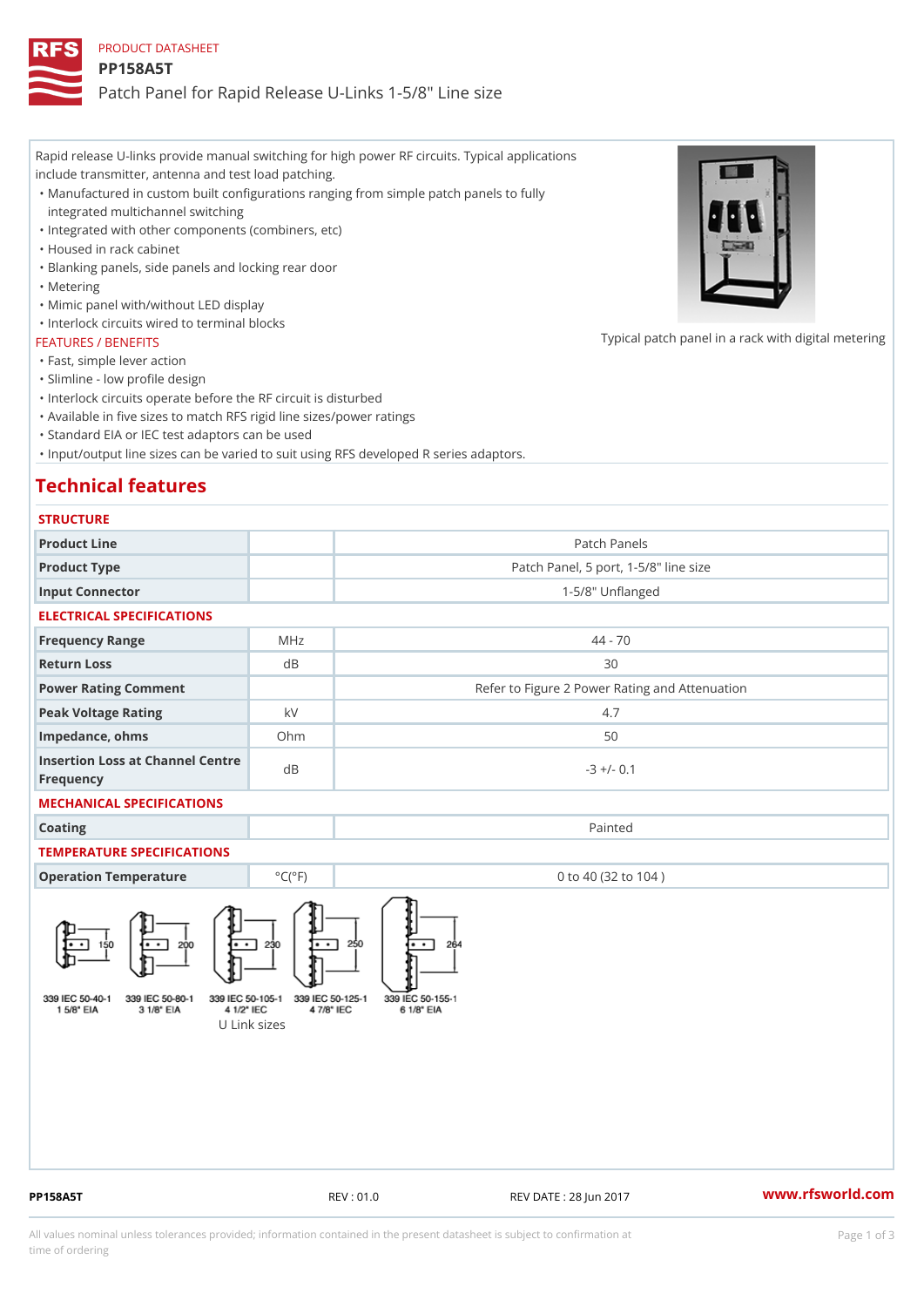### PRODUCT DATASHEET

Typical 3 port patch panel

Many configurations are possible

External Document Links [Switch frame installation instruction and power](https://www.rfsworld.com/images/broadcast_products/rigid line power ratings.pdf) ratings and attenuation [character](https://www.rfsworld.com/images/broadcast_products/rigid line power ratings.pdf)istics Notes

PP158A5T REV : 01.0 REV DATE : 28 Jun 2017 [www.](https://www.rfsworld.com)rfsworld.com

All values nominal unless tolerances provided; information contained in the present datasheet is subject to Pcapgelio an atio time of ordering